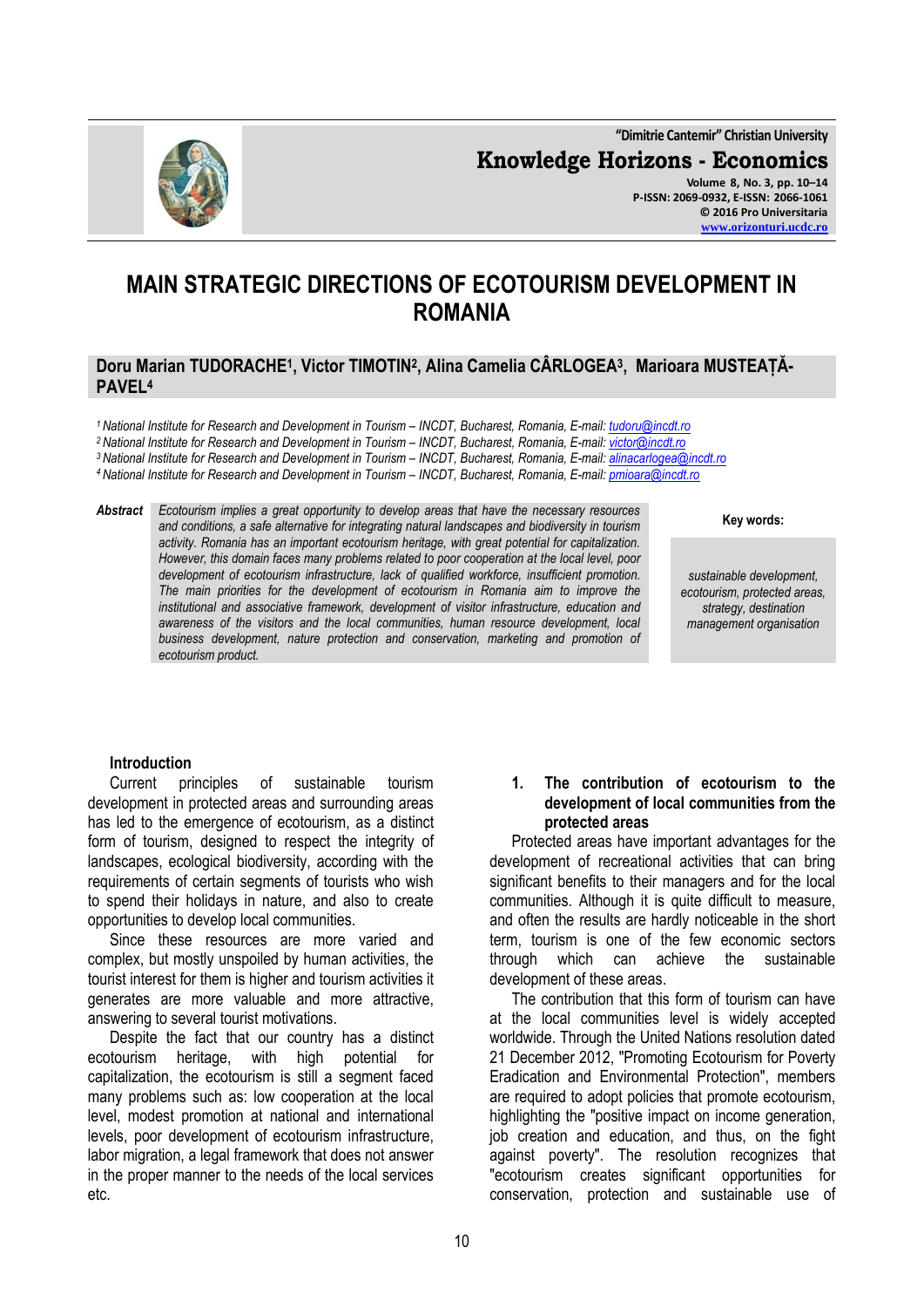biodiversity and of natural areas by encouraging both the host communities and tourists to preserve and respect the natural and cultural heritage".<sup>1</sup>

The development of ecotourism activities in local communities and in the protected areas involves a number of *socio-economic benefits<sup>2</sup>* , including:

- *stimulates local job creation* (directly in the tourism sector or related areas). By increasing incomes and living standards for the local people, younger generations are encouraged to remain in the community;<br>stimulates the local
- *stimulates the local economy through infrastructure development and tourism services* (accommodation, catering, transport, recreational facilities, souvenirs, guide services);
- *stimulates the rural economy by creating or increasing demand for agricultural products* necessary to ensure tourist services;
- boosting *infrastructure development*, with equal benefits for the local population;
- stimulates *the development of peripheral regions*, through capital insertion;
- stimulates *improving intercultural relations* in a region. Tourists often seek to know the traditions and specific customs of an ethnographic region and the host community is thus motivated to revive popular traditions;
- in the conditions of a natural development, tourism can lead to *self-financing mechanisms* for administrators of protected areas as a tool for their conservation;
- *supports the conservation activities*, by persuading governments and the public on the importance of natural areas.

*In Romania,* according to the Association of Ecotourism in Romania (AER), *the economic impact of ecotourism programs run by tour operators AER members, , have obviously increased from about 1.6 million in 2008 to about 3 million in 2014.* This growth is generated by increasing number of AER members that run ecotourism programs, and by increasing volumes of tourists that require ecotourism programs. But what is remarkable is that the economic impact at local level is significantly higher than the average of the classic tourism. Regarding AER members, *over 50% of the tourist expenditures remain in the deployment area of the tourism program*, mainly in the rural areas.

Considering that the above data refers to a small number of economic operators, AER members (14 tour operators and 10 guesthouses in 2014), quite concentrated in terms of territory, *it can be deduce the huge potential that Romania plays in the development of ecotourism.*

# **2. Ecotourism recognition at government level in Romania**

In Romania, the ecotourism is widely recognized from government level to private level. The ecotourism is known as a form of tourism specific to the rural areas, from the communities with agricultural tradition, where flora, fauna, social customs and lifestyle of people from the visited areas are the primary attractions<sup>3</sup>.

A nationally recognized definition<sup>4</sup>, adopted after the UNWTO definition is: "*the ecotourism is a form of tourism based on the observation and awareness of the nature value and local traditions and which must meet the following conditions:*

*a) to contribute to the conservation and protection of nature;*

*b) to use local human resources;*

*c) to have educational character, respect for nature - awareness of tourists and local communities;*

*d) to have minimal negative impact on the natural and socio-cultural environment".*

In recent years, the government has acknowledged this opportunity and has made important steps in the recognition of this form of tourism and in a coherent development of this area:

- the Government Decision no. 230/2003 regarding the delimitation of biosphere reserves, national parks and natural parks and the establishment of their administrations, established the need for a strategy for development of ecotourism in protected areas, according with the principles of biodiversity conservation and sustainable use of natural resources;
- in 2004, the Ministry of Transport, Construction and Tourism has developed the guide "Ecotourism Strategy of Romania", a first step for the achievement of the future strategy;
- in 2005, at the initiative of the Ministry of Transport, Construction and Tourism, an UNWTO consultant (Ghislain Dubois) has conducted a technical assistance report for the elaboration of the ecotourism strategy of Romania;
- in the Strategy of Tourism Development in Romania - period 2007-2013, conducted by the National Authority for Tourism (2006), the ecotourism was analyzed separately, along with other forms of tourism such as mountain tourism, spa tourism, coastal tourism, cultural tourism, business tourism, rural tourism and religious tourism;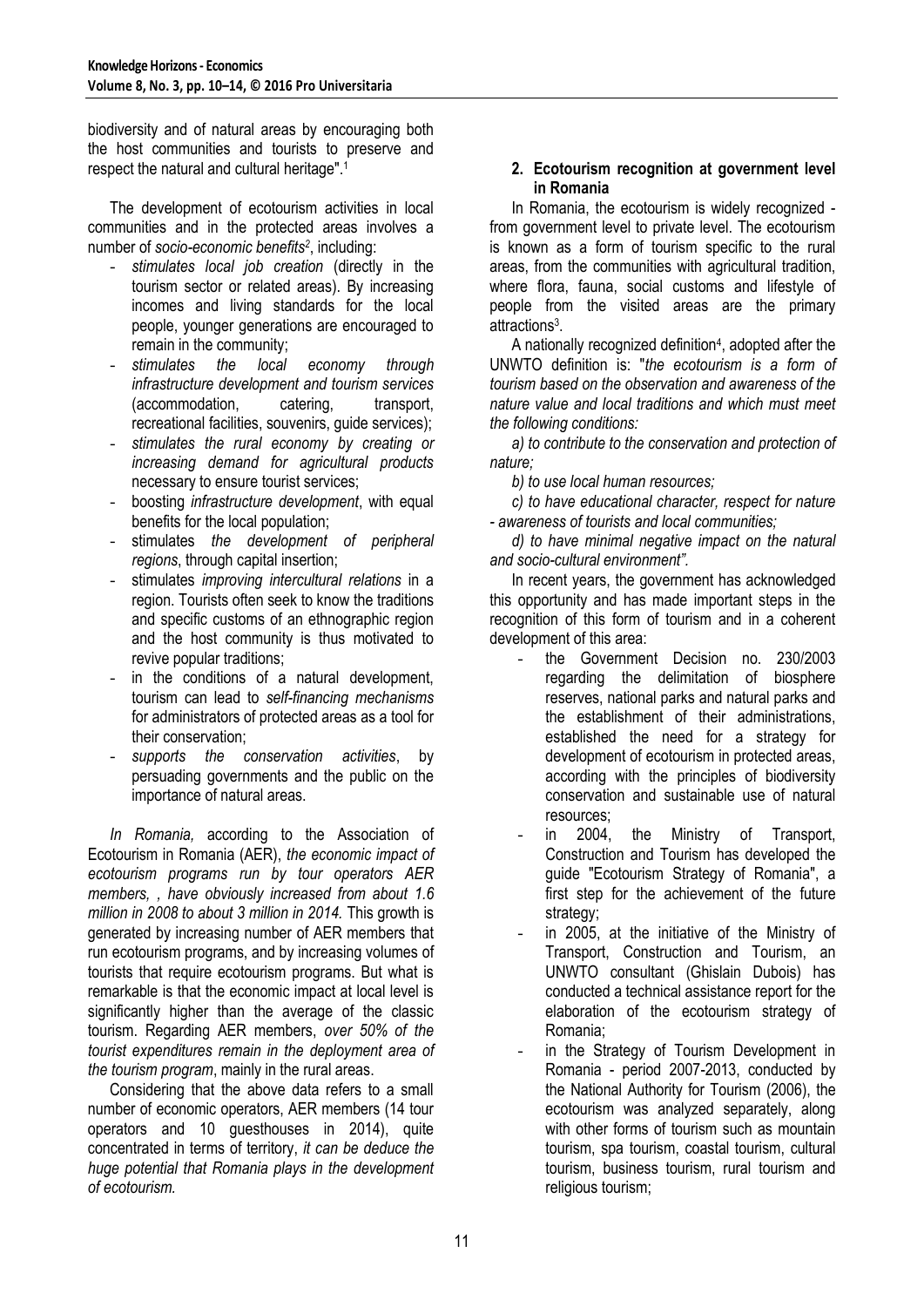- one of the objectives of the Master Plan for National Tourism Development 2007-2026 is to support the development of ecotourism in the Danube Delta, national parks, reserves and rural areas;
- in the Government Decision no. 120/2008 and Government Decision no. 314/2009 on the approval of "The annual marketing and promotion program" and "The annual program for tourism products development" are summarized several actions of sustainable tourism development, including: preparation and finalization of the ecotourism strategy in protected areas, awareness activities of the importance of sustainable tourism development, updating the tourist classification system in Romania, reducing pollution in the tourism industry etc.;
- in 2009, the National Institute for Research and Development in Tourism (INCDT) has conducted for the Ministry of Tourism (now the National Authority for Tourism - ANT) the first "National Strategy for Ecotourism Development in Romania", strategy which was updated in 2015.

## **3. Priorities for the ecotourism development in Romania**

The National Strategy for Ecotourism Development was carried out based on a rich bibliographic documentation, the latest information in the field of protected areas in Romania and abroad, in conjunction with data obtained from the stakeholders. Throughout the realization of this work, the staff has collaborated with representatives of the National Authority for Tourism, the Association of Ecotourism in Romania, the Ministry of Environment, Water and Forests, the Ministry of Agriculture and Rural Development, the Academy of Economic Studies (Department of Tourism and Services), the RNP ROMSILVA (Protected Areas Service), the National Association of Rural, Ecological and Cultural Tourism (ANTREC), the National Association of Travel Agencies in Romania (ANAT), with representatives of national and natural parks from the country, etc.

Following this process, it was concluded that in the future it should develop and recognize at national level certain ecotourism destinations. These zones should have a unitary, coherent and nature-based image, provide a variety of tourism products falling within the destination image and which promote a sustainable management. In addition, at the destination level it should be a real support for local communities, awareness and information activities of the tourists and locals regarding the natural character of the area and

concrete measures will be implemented for nature conservation.

Therefore, the *vision* of the ecotourism strategy is the affirmation of natural and cultural values of Romania, by the creation and promotion of a network of ecotourism destinations, with nationally and internationally notoriety, which will help to improve the quality of life in local communities and the conservation of natural and cultural resources.

The main priorities on the future development of the ecotourism in Romania can be summarized in seven areas:

# *a. The institutional and associative framework*

Within this domain, the main priorities are: national and international recognition of the criteria for designation of ecotourism destinations; identifying and counselling other zones wishing to implement this concept and evaluation of those destinations that have already started this process; creating destination management organizations (DMO), integrating these DMOs into a network, with the aim of better representation of their interests at national level; creating a package of measures to support the management of these structures. It also envisages the strengthening of the role that the protected area plays locally and of the role that the ecotourism plays in national, regional and local tourism policy. In addition, it is necessary to create some associations of small local producers, with the aim of better representation of their interests.

## *b. Ecotourism infrastructure and spatial planning*

Protected areas will obtain a real value in tourism only if they are organized for visitors, contributing thereby to the creation of a competitive ecotourism offer. It turned out that a deficient organization (or lack thereof) of these sensitive areas exposes them to degradation, caused by tourism pressure (continuous and oversized flows of tourists), bringing irreversible damage for nature.

There are big differences between destinations and although in many of these have been done some visiting infrastructure investments, in some cases there is still a precarious level in terms of infrastructure for ecotourism. The main priorities identified are: development of "light" visiting infrastructure (installation of information panels, tourism indicators, arrangement of thematic trails, redevelopment of tourist trails, development of equestrian, cyclo-tourist or water trails, building animal observatories, resting areas).

Also, where necessary, will be developed: visitor centers for major protected areas (at the most frequented gateways), tourist information point(s),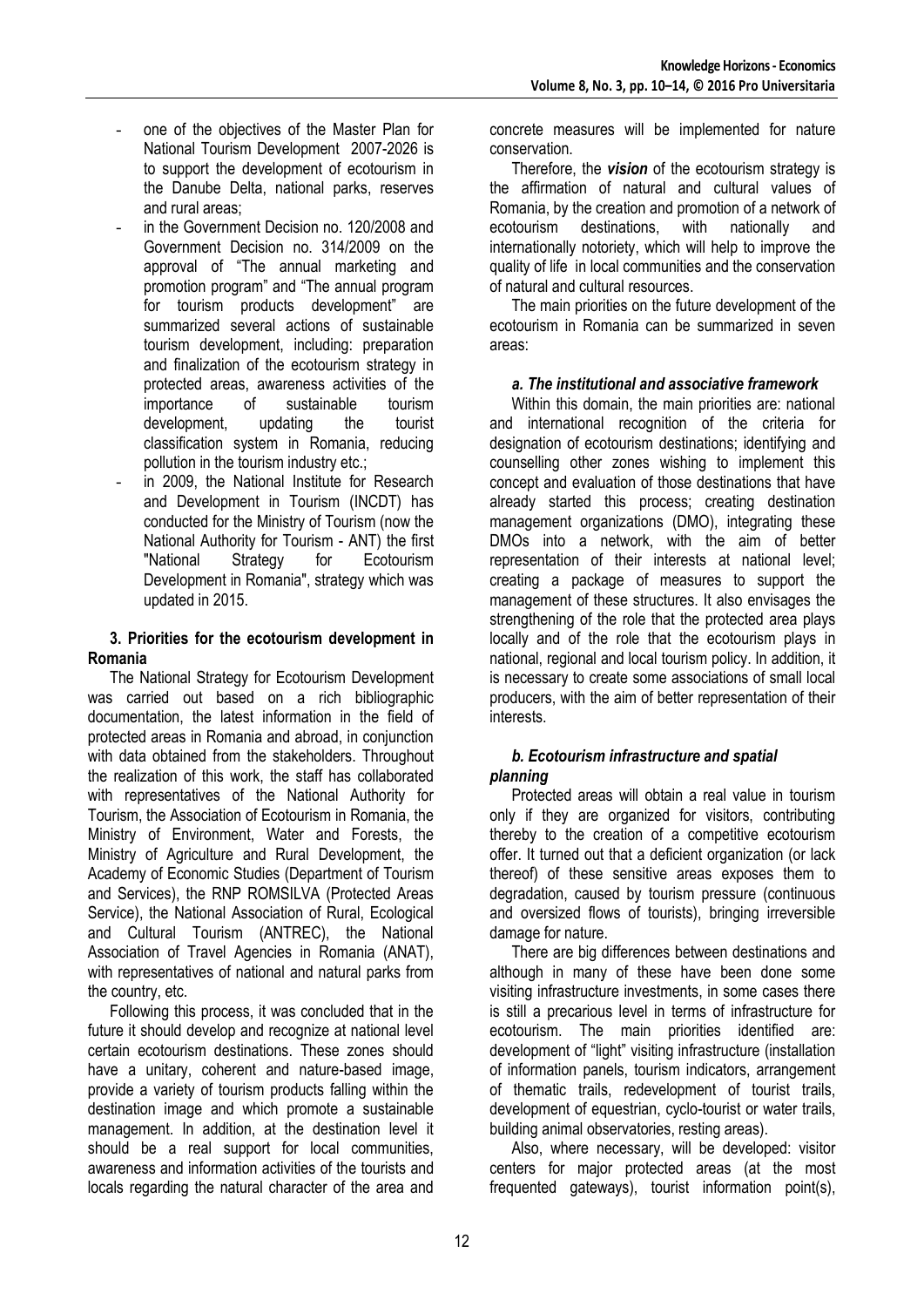tourist destinations (enhancement of tourist attractions), recreational / sport facilities (at the border of protected area or in its sustainable development area).

In the destinations, certain measures are required in order to maintain the traditional architecture and to limit the urbanization process (ie. creation of architectural guides specific to the destinations, creation of best practices guides, development of local urban planning regulations, through which will be detailed some rules concerning the type of materials, construction techniques and general appearance of buildings, as well as revision of General Urban Plans for localities within ecotourism destinations).

## *c. Education and awareness*

Public awareness and education are important components in the management process of the protected areas and ecotourism destinations. The education facilitates an awareness of that behavioural changes towards responsability, participation, involvement in specific ecotourism activities are possible and that there are other ways of organizing specific activities in this field. Education and awareness activities regarding the importance of nature conservation, as well as understanding and respecting of ecotourism principles, should start from local communities and visitors, but they have to continue at central and local government level and economic agents' level. These actions will be initiated in the short term and will be continued in the medium and long term.

## *d. Human resources development*

Human resources are essential for tourism development, in general, and for ecotourism, in particular. Furthermore, in order to create and develop ecotourism destinations is needed well-trained human resources, able to face with the problems that may occur over time, to anticipate the future development directions and minimize the negative effects induced by economic, social and political environment. Human resources development aims to improve the capacities, skills and performances of human resources directly or indirectly involved in ecotourism activities, through learning and career development. The actions developed at this level aim the training of the staff from DMOs, protected areas administrations, tourism and travel-related services (accommodation, catering, travel agencies) and other people engaged in ecotourism or related activities to improve their knowledge, attitude, the overall quality of their work.

#### *e. Business development and local development*

One of the main requirements of ecotourism is boosting local communities and encouraging them in creating comprehensive and complex ecotourism product offers. Therefore, it aims stimulating the local population and small business to develop ecotourism quality products. Among them, the utmost importance should be given to traditional customs, as a form of preservation and perpetuation of cultural and local identity. In addition, local communities and small private entrepreneurs should be stimulated and encouraged to develop recreational, accommodation and catering activities. All of these will contribute in creating unique ecotourism products, nationally and internationally recognized.

Revision and transparency of legislation for small businesses in rural areas are priorities identified for encouraging their entry into legality.

## *f. Nature conservation and protection*

The ecotourism is heavily dependent on its environmental and from this perspective, it is essential to preserve unspoiled natural elements. In order to achieve this goal, it is necessary to establish some mechanisms for financing the management of protected areas and ecotourism destinations, and also to create additional financial funds to support conservation activities (Vincent & Thompson, 2002), funds created through active participation of tourists and economic entities of the destinations. It is also necessary to implement environmental policies at the destination level to encourage green practices and achieve tighter control over those activities with a negative effect on destinations and protected areas. At the same time is necessary development of regulations on the tourist transport in the destinations, promoting public transport and alternative means of transport, and extension of the forms of protection and security.

Furthermore, the implementation of a visitor management technique and its introduction in the management plan of the protected area will lead to a more efficient planning of visits and nature protection.

## *g. Marketing and promotion*

For the development of ecotourism products it should be considered that in general, the ecotourists have a high level of education and therefore, their expectations are much higher. So, the development of an ecotourism product to satisfy these expectations is essential.

The ecotourism products must have a proper marketing, which should lead to realistic expectations from visitors. This involves providing complete and responsible information to customers, conducive to the enhancement of the natural and cultural environment of the visited areas and the degree of satisfaction of tourists.

Among the identified priorities that should be taken we mention: monitoring of tourist traffic and tourists